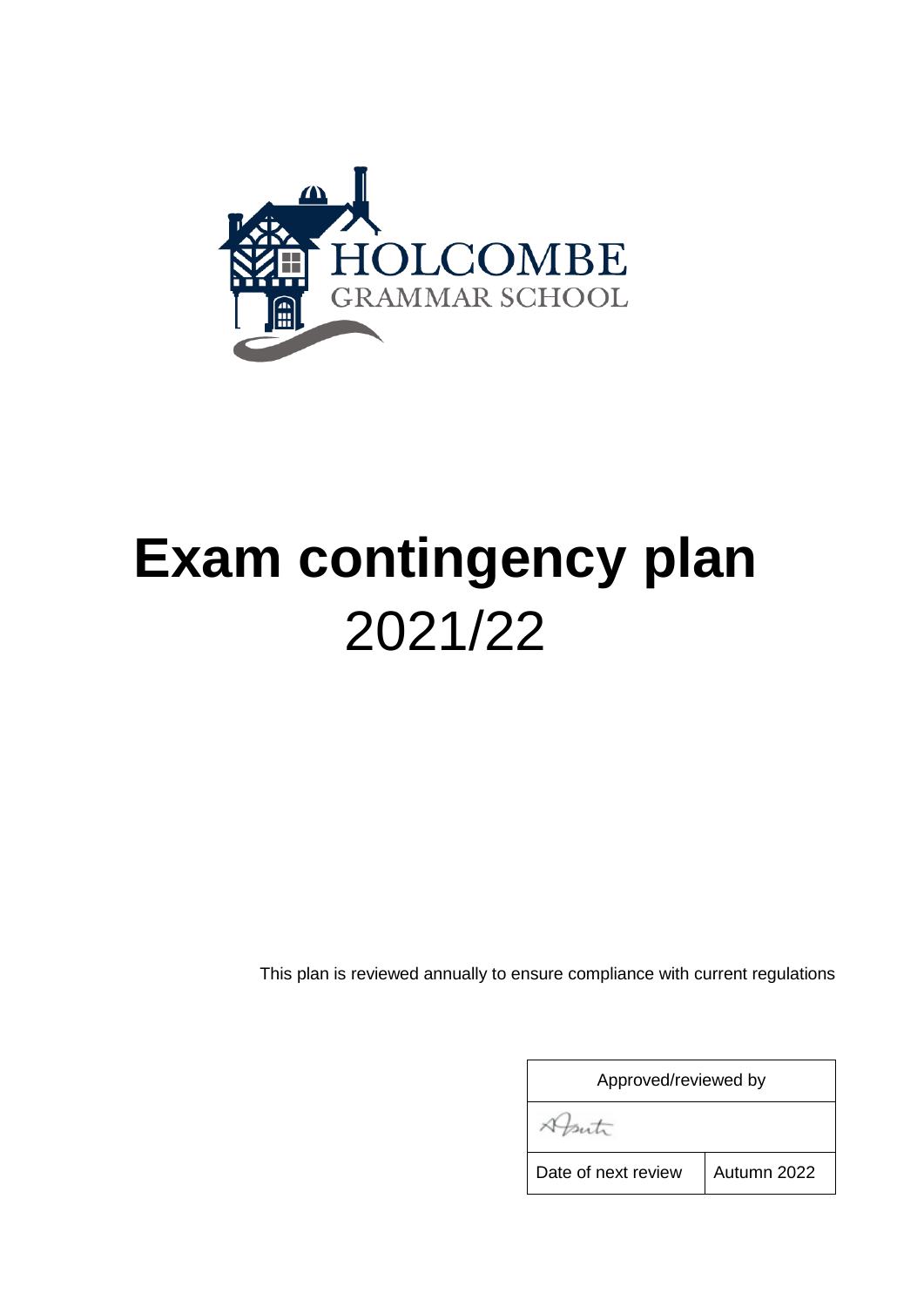# <span id="page-1-0"></span>**Key staff involved in contingency planning**

| <b>Role</b>                                   | Name(s)                                                                |
|-----------------------------------------------|------------------------------------------------------------------------|
| <b>Head of centre</b>                         | <b>Lee Preston</b>                                                     |
| Exams officer line manager (Senior<br>Leader) | <b>Alison Tanti</b>                                                    |
| <b>Exams officer</b>                          | <b>Emma Fox</b>                                                        |
| <b>SENCo</b>                                  | <b>David Hayes</b>                                                     |
| <b>SLT</b> member(s)                          | Andy Anderson, Chris Potter, Aimee Banks, Stacey<br><b>Sommerville</b> |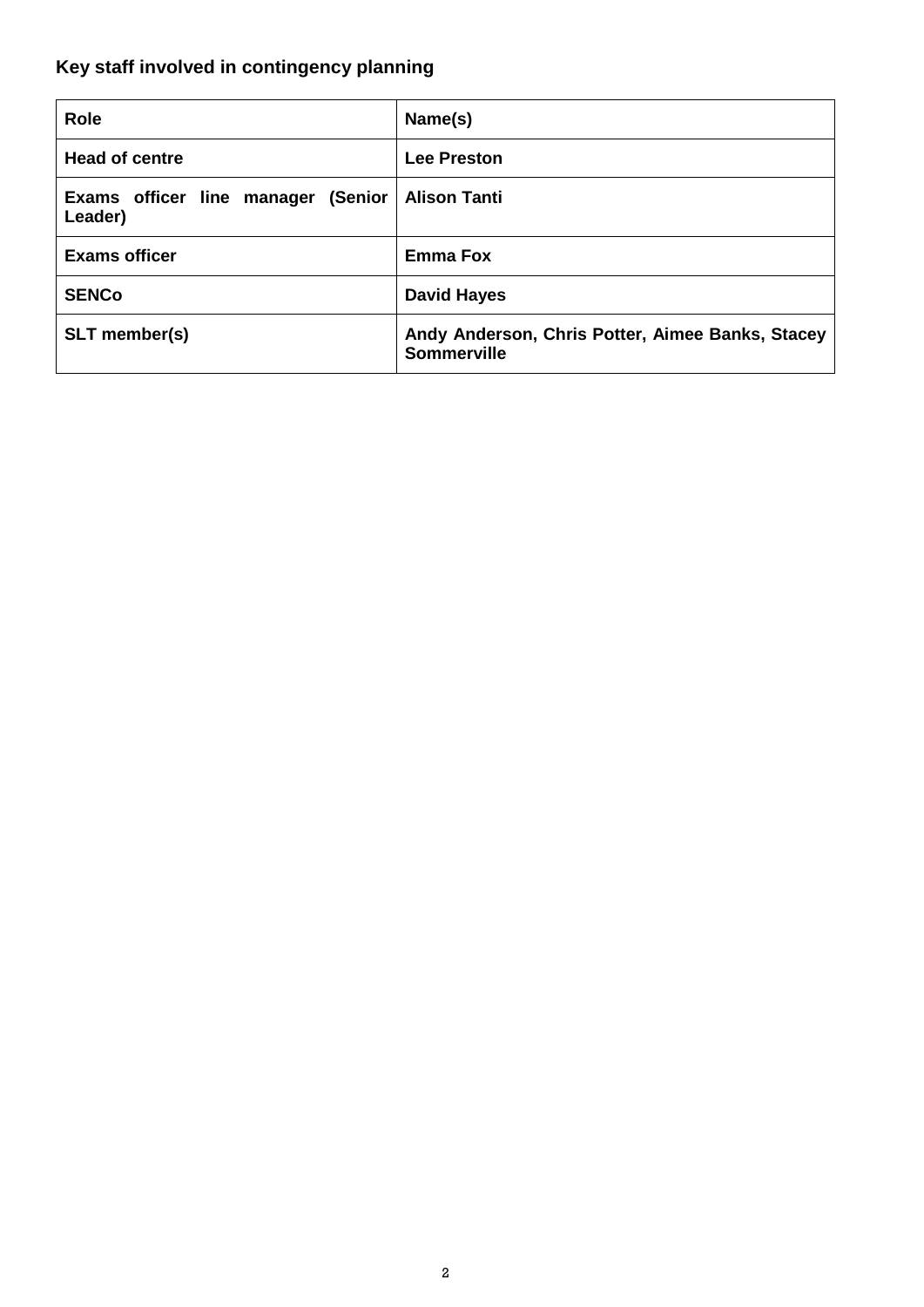## **Contents**

| 1.  | Exam officer extended absence at key points in the exam process (cycle) 4                    |
|-----|----------------------------------------------------------------------------------------------|
| 2.  |                                                                                              |
| 3.  |                                                                                              |
| 4.  | Invigilators - lack of appropriately trained invigilators or invigilator absence6            |
| 5.  | Exam rooms - lack of appropriate rooms or main venues unavailable at short notice6           |
| 6.  |                                                                                              |
| 7.  |                                                                                              |
| 8.  |                                                                                              |
| 9.  | Candidates at risk of being unable to take examinations because of a crisis – centre remains |
| 10. |                                                                                              |
| 11. |                                                                                              |
| 12. |                                                                                              |
| 13. |                                                                                              |
| 14. | Centre unable to distribute results as normal or facilitate post results services9           |
|     |                                                                                              |
|     |                                                                                              |
|     |                                                                                              |
|     |                                                                                              |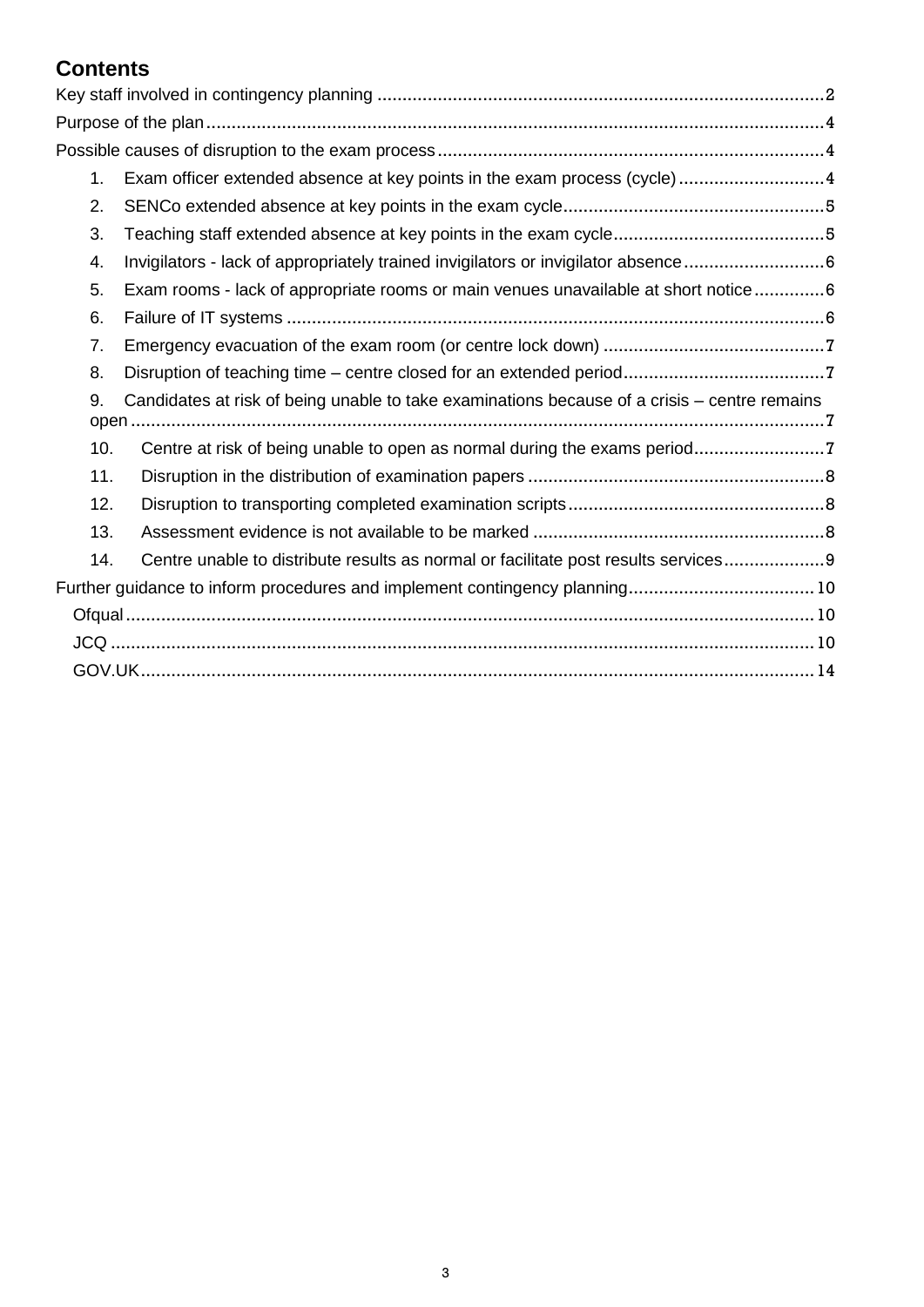## <span id="page-3-0"></span>**Purpose of the plan**

This plan examines potential risks and issues that could cause disruption to the exams process at Holcombe Grammar School. By outlining actions/procedures to be invoked in case of disruption it is intended to mitigate the impact these disruptions have on our exam process.

Alongside internal processes, this plan is informed by the Ofqual (and Northern Ireland Council for the Curriculum, Examinations and Assessment) **Exam system contingency plan: England, Wales and Northern Ireland** which provides guidance in the publication *What schools and colleges and other centres should do if exams or other assessments are seriously disrupted* and the **JCQ Joint Contingency Plan** for the Examination System in England, Wales and Northern Ireland and the JCQ notice **Preparing for disruption to examinations** (effective from 11 October 2021)*.*

This plan also confirms Holcombe Grammar School's compliance with JCQ's **General Regulations for Approved Centres** (section 5.3) that the centre has in place:

a written examination contingency plan which covers all aspects of examination administration. This will allow members of the senior leadership team to act immediately in the event of an emergency or staff absence. The examination contingency plan should reinforce procedures in the event of the centre being unavailable for examinations, or on results day, owing to an unforeseen emergency

## <span id="page-3-1"></span>**Possible causes of disruption to the exam process**

## <span id="page-3-2"></span>**1. Exam officer extended absence at key points in the exam process (cycle)**

## Criteria for implementation of the plan

*Key tasks required in the management and administration of the exam cycle not undertaken including:*

*Planning*

- *annual data collection exercise not undertaken to collate information on qualifications and awarding body specifications being delivered*
- *annual exams plan not produced identifying essential key tasks, key dates and deadlines*
- *sufficient invigilators not recruited*

*Entries*

- *awarding bodies not being informed of early/estimated entries which prompts release of early information required by teaching staff*
- *candidates not being entered with awarding bodies for external exams/assessment*
- *awarding body entry deadlines missed or late or other penalty fees being incurred*

*Pre-exams*

- *invigilators not trained or updated on changes to instructions for conducting exams*
- *exam timetabling, rooming allocation; and invigilation schedules not prepared*
- *candidates not briefed on exam timetables and awarding body information for candidates*
- *confidential exam/assessment materials and candidates' work not stored under required secure conditions*
- *internal assessment marks and samples of candidates' work not submitted to awarding bodies/external moderators*

*Exam time*

- *exams/assessments not taken under the conditions prescribed by awarding bodies*
- *required reports/requests not submitted to awarding bodies during exam/assessment periods, for example very late arrival, suspected malpractice, special consideration*
- *candidates' scripts not dispatched as required for marking to awarding bodies*

*Results and post-results*

• *access to examination results affecting the distribution of results to candidates*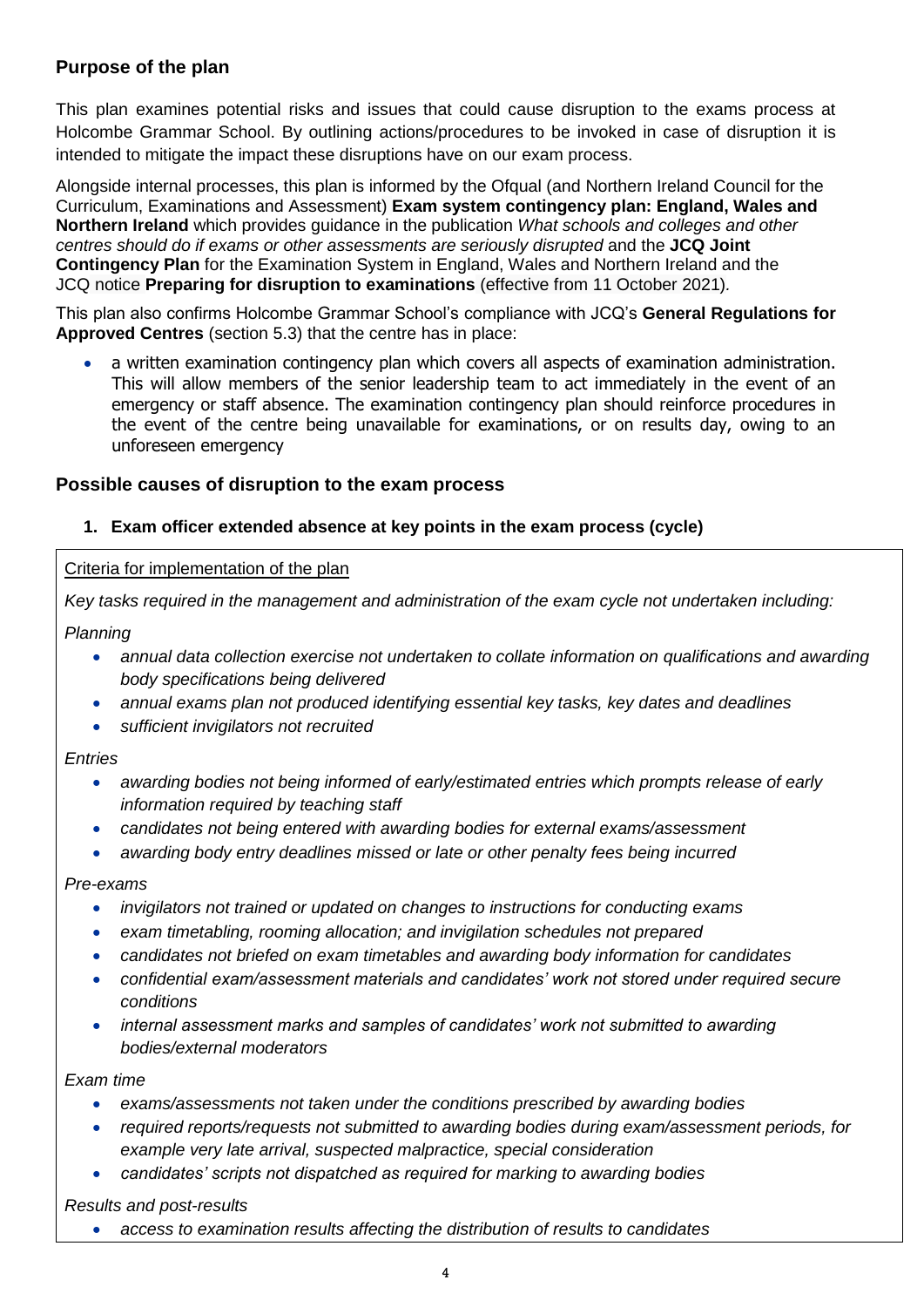• *the facilitation of the post-results services*

## Centre actions to mitigate the impact of the disruption

• Data Support Officer to assume responsibility for the above tasks with the support and assistance of the Senior Leadership Team, the Office Manager and support staff

## <span id="page-4-0"></span>**2. SENCo extended absence at key points in the exam cycle**

## Criteria for implementation of the plan

*Key tasks required in the management and administration of the access arrangements process within the exam cycle not undertaken including:*

*Planning*

- *candidates not tested/assessed to identify potential access arrangement requirements*
- *centre fails to recognise its duties towards disabled candidates as defined under the terms of the Equality Act 2010*
- *evidence of need and evidence to support normal way of working not collated*

## *Pre-exams*

- *approval for access arrangements not applied for to the awarding body*
- *centre-delegated arrangements not put in place*
- *modified paper requirements not identified in a timely manner to enable ordering to meet external deadline*
- *staff (facilitators) providing support to access arrangement candidates not allocated and trained*

## *Exam time*

• *access arrangement candidate support not arranged for exam rooms*

## Centre actions to mitigate the impact of the disruption

- The Assistant SENCo to work with the exams officer and the Leadership Team to identify students where access arrangements may be required.
- Support will be requested from the SENCo from Rochester Grammar School or The Victory Academy where necessary
- The employment of outside agencies/professionals may also be required to enable individuals to be assessed

## <span id="page-4-1"></span>**3. Teaching staff extended absence at key points in the exam cycle**

## Criteria for implementation of the plan

*Key tasks not undertaken including:*

*Early/estimated entry information not provided to the exams officer on time; resulting in pre-release information not being received*

*Final entry information not provided to the exams officer on time; resulting in candidates not being entered for exams/assessments or being entered late/late or other penalty fees being charged by awarding bodies*

*Non-examination assessment tasks not set/issued/taken by candidates as scheduled*

*Candidates not being informed of centre assessed marks before marks are submitted to the awarding body and therefore not being able to consider appealing internal assessment decisions and requesting a review of the centre's marking*

*Internal assessment marks and candidates' work not provided to meet awarding body submission deadlines*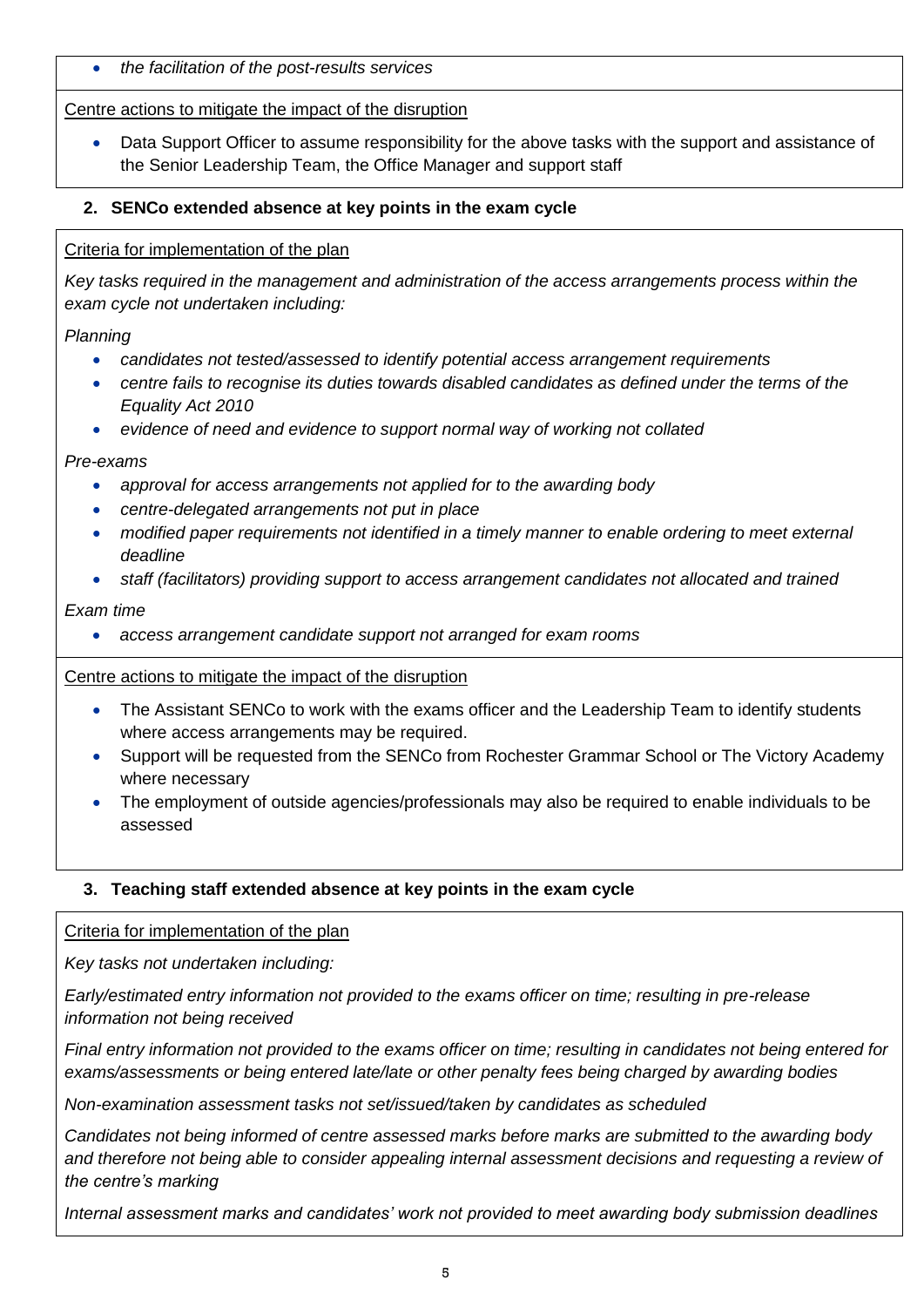Centre actions to mitigate the impact of the disruption

- The exams officer to liaise with the Head of Department and/or the Leadership Team to ensure all deadlines are adhered to.
- Where key tasks are not undertaken, advice to be obtained from the relevant awarding body and acted upon

## <span id="page-5-0"></span>**4. Invigilators - lack of appropriately trained invigilators or invigilator absence**

Criteria for implementation of the plan

*Failure to recruit and train sufficient invigilators to conduct exams*

*Invigilator shortage on peak exam days*

*Invigilator absence on the day of an exam*

Centre actions to mitigate the impact of the disruption

- School support staff who can be available to invigilate have been identified and trained as invigilators
- The school support staff are aware that they may be called at short notice to invigilate an exam, as are their line managers
- The exams officer will contact another school in the Trust to request available invigilators where necessary
- The exams officer will, where possible ensure that an additional member of the invigilation team is available on site to provided emergency cover in the absence of another member of the team at short notice.

## <span id="page-5-1"></span>**5. Exam rooms - lack of appropriate rooms or main venues unavailable at short notice**

Criteria for implementation of the plan

*Exams officer unable to identify sufficient/appropriate rooms during exams timetable planning*

*Insufficient rooms available on peak exam days*

*Main exam venues unavailable due to an unexpected incident at exam time*

Centre actions to mitigate the impact of the disruption

- The exams officer to work with the cover manager to identify suitable rooms and relocate classes where necessary
- The sports hall or the Hub to be used as reserve venues if the main exam hall is unavailable due to an unexpected incident at exam time
- The exams officer will use suitably trained staff to ensure the security of the examination is not compromised if an alternative venue has to be sourced at short notice. The Leadership Team will be asked to support
- The exams officer will liaise with the Leadership Team and site team to ensure that all alternative arrangements are made with the minimal of disruption to the examinations and the remainder of the school

## <span id="page-5-2"></span>**6. Failure of IT systems**

Criteria for implementation of the plan

*MIS system failure at final entry deadline*

*MIS system failure during exams preparation*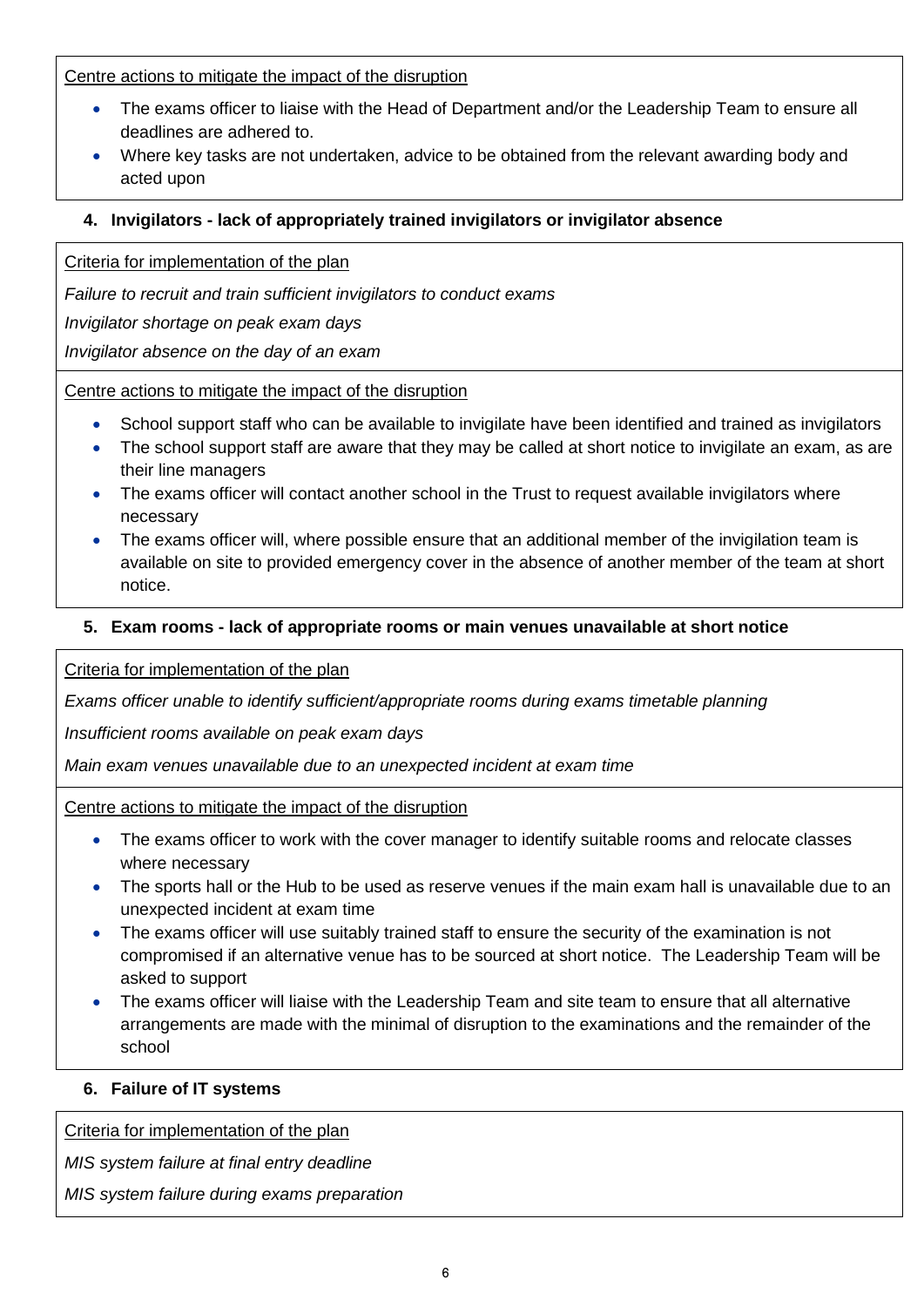*MIS system failure at results release time*

Centre actions to mitigate the impact of the disruption

- The exams officer will liaise with the Leadership Team and other schools in the Trust to make entries direct to the awarding bodies from another venue
- The exams officer will request attendance from the IT team on results release days to address any MIS system failure
- In the event any issues cannot be resolved, the exams officer will attend another school in the Trust to download results from exam board websites
- The exams officer will liaise with the awarding bodies to minimise the disruption and costs incurred

## <span id="page-6-0"></span>**7. Emergency evacuation of the exam room (or centre lock down)**

Criteria for implementation of the plan

*Whole centre evacuation (or lock down) during exam time due to serious incident resulting in exam candidates being unable to start, proceed with or complete their exams*

Centre actions to mitigate the impact of the disruption

- Centre Evacuation and Centre Lockdown policies are in place
- Invigilators are trained in the contents of the policies and copies are available in exam rooms
- Advice will be sought from the relevant awarding bodies and acted on appropriately

## <span id="page-6-1"></span>**8. Disruption of teaching time in the weeks before an exam – centre closed for an extended period**

Criteria for implementation of the plan

*Centre closed or candidates are unable to attend for an extended period during normal teaching or study supported time, interrupting the provision of normal teaching and learning*

Centre actions to mitigate the impact of the disruption

- The Leadership Team will manage such incidents, which could include liaising with the Local Authority and other schools in the Academy Trust for support
- Teachers to provide remote lessons via Teams in accordance with the existing school timetable

## <span id="page-6-2"></span>**9. Candidates at risk of being unable to take examinations – centre remains open**

Criteria for implementation of the plan

*Candidates are at risk of being unable to attend the examination centre to take examinations as normal*

Centre actions to mitigate the impact of the disruption

- The exams officer will seek advice from the awarding bodies and implement as appropriate
- The exams officer will arrange invigilation and the transportation of secure materials to alternative accommodation if appropriate. This will only be undertaken with the agreement of the relevant awarding bodies
- A Special Consideration policy is in place and the ICE guidelines will be followed, where appropriate

## <span id="page-6-3"></span>**10. Centre at risk of being unable to open as normal during the examination period**  (including in the event of the centre being unavailable for examinations owing to an unforeseen emergency)

Criteria for implementation of the plan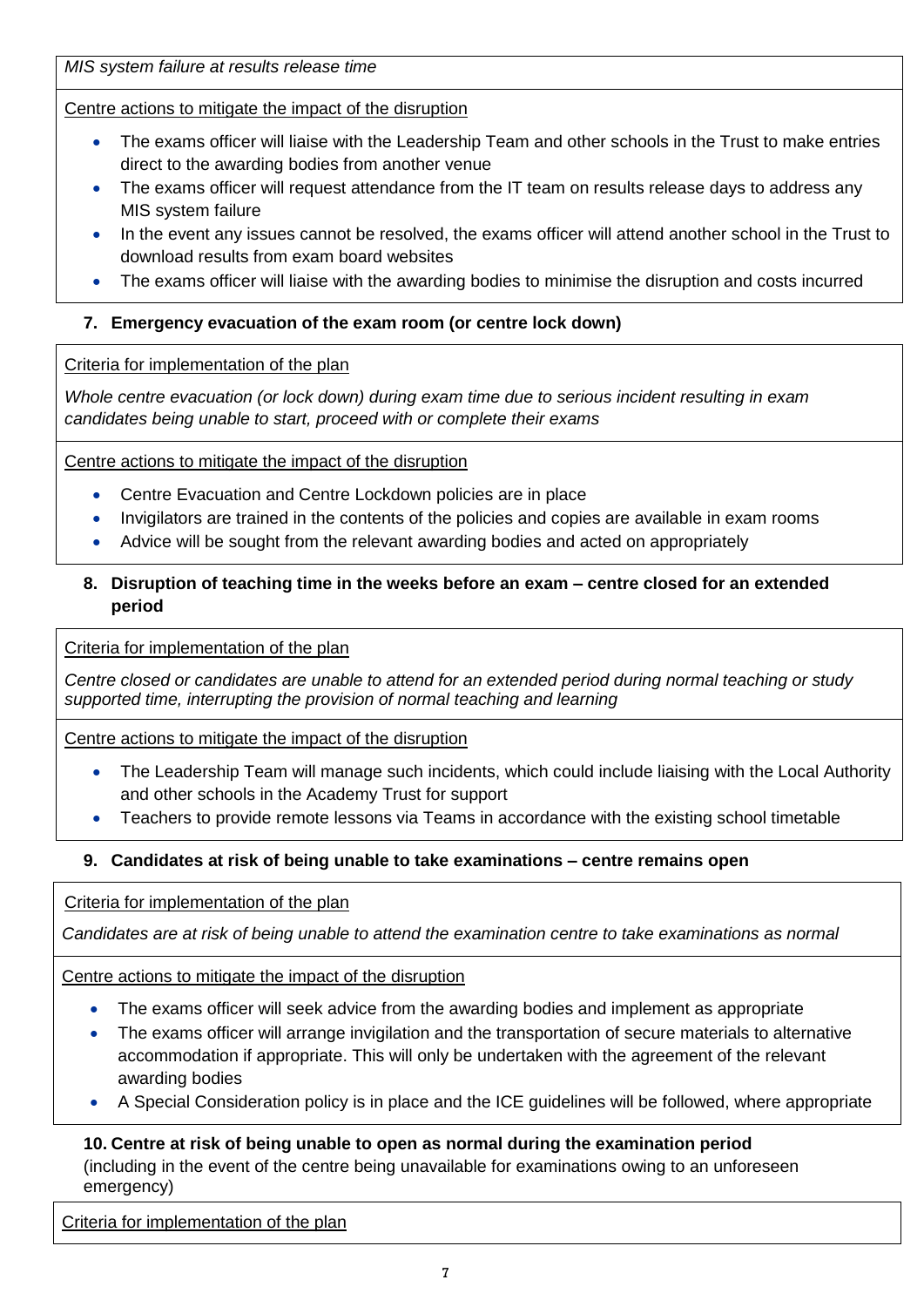*Centre unable to open as normal for scheduled examinations* 

Centre actions to mitigate the impact of the disruption

- The exams officer will seek advice form the relevant awarding bodies to discuss alternative arrangements to relocate the examinations, in liaison with the Leadership Team
- Subject to the approval of the awarding bodies, the exams officer will arrange invigilation and the transportation of secure materials to alternative accommodation.

## <span id="page-7-0"></span>**11. Disruption in the distribution of examination papers**

Criteria for implementation of the plan

*Disruption to the distribution of examination papers to the centre in advance of examinations*

Centre actions to mitigate the impact of the disruption

- The exams officer to contact the awarding bodies to request electronic access to examination papers via a secure external network.
- The exams officer to ensure that copies are received, made and stored under secure conditions
- The exams officer to follow the awarding quidance on the conduct of examinations in such circumstances
- If, as a last resort, awarding organisations decide to reschedule the examination on an alternative date), the exams officer to ensure that all candidates are notified in writing of the change

## <span id="page-7-1"></span>**12. Disruption to transporting completed examination scripts**

Criteria for implementation of the plan

*Delay in normal collection arrangements for completed examination scripts/assessment evidence*

Centre actions to mitigate the impact of the disruption

- The exams officer will seek advice from the awarding bodies and put in place alternative arrangements as advised by the awarding body.
- The centre will not make their own arrangements for transportation unless told to do so by the awarding body
- The exams officer will ensure the secure storage of completed examination scripts in security sealed bags in the secure storage unit until collection

## <span id="page-7-2"></span>**13. Assessment evidence is not available to be marked**

Criteria for implementation of the plan

*Large scale damage to or destruction of completed examination scripts/assessment evidence before it can be marked*

*Completed examination scripts/assessment evidence does not reach awarding organisations*

Centre actions to mitigate the impact of the disruption

- The exams officer will contact the relevant awarding body for advice
- <span id="page-7-3"></span>• If marks cannot be generated by awarding bodies based on other appropriate evidence of candidate achievement, the candidates may be required to retake the affected assessment in a subsequent assessment series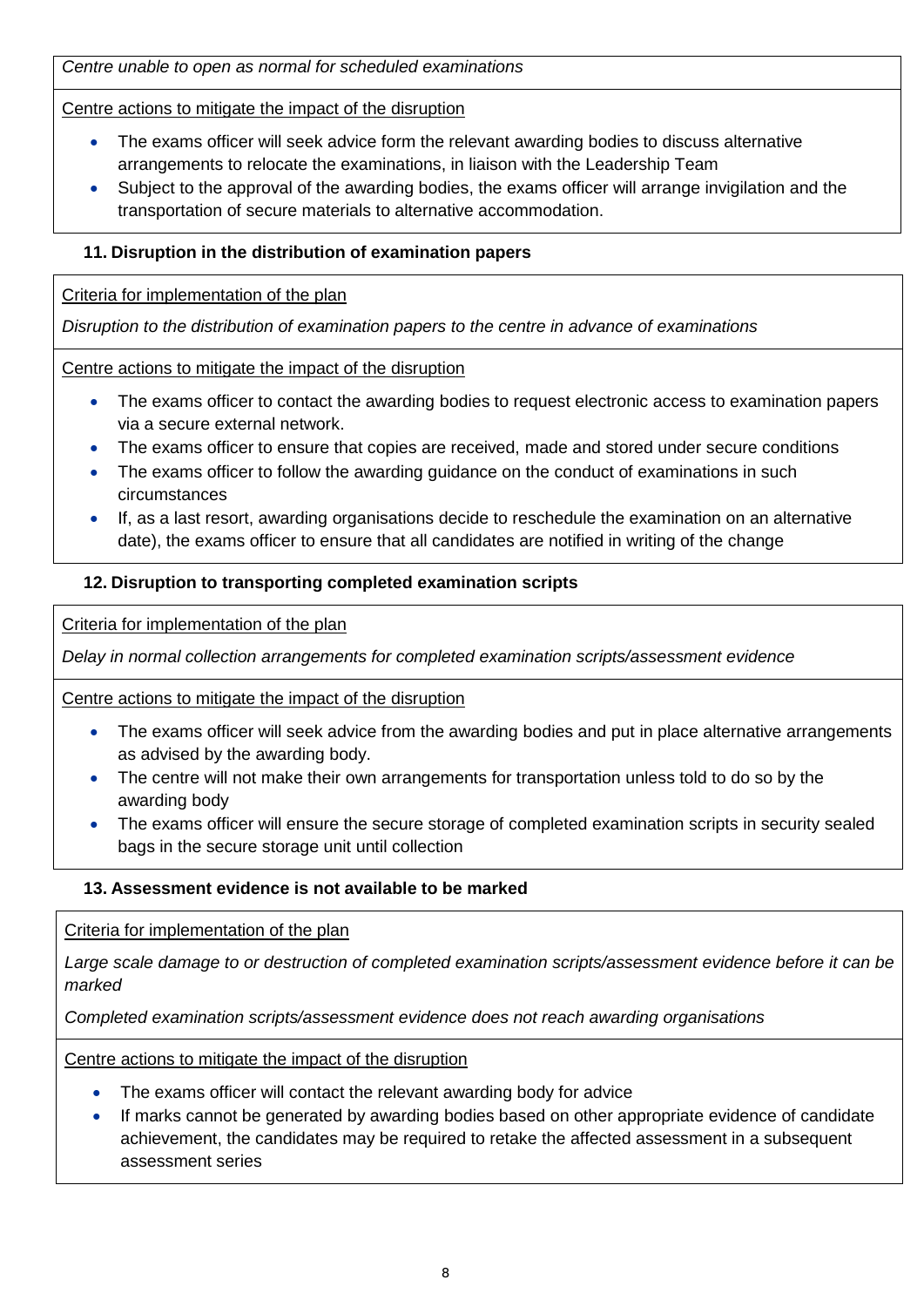## **14. Centre unable to distribute results as normal or facilitate post results services**

(including in the event of the centre being unavailable on results day owing to an unforeseen emergency)

## Criteria for implementation of the plan

*Centre is unable to access or manage the distribution of results to candidates, or to facilitate post-results services*

Centre actions to mitigate the impact of the disruption

- The exams officer to liaise with another local centre in the Trust to access and distribute results to candidates, in agreement with the relevant awarding bodies
- The exams to facilitate post results services from an alternative local centre in the Trust, in agreement with the relevant awarding bodies
- The exams officer to ensure that all candidates are made aware in writing of the alternative arrangements and to be present on the alternative site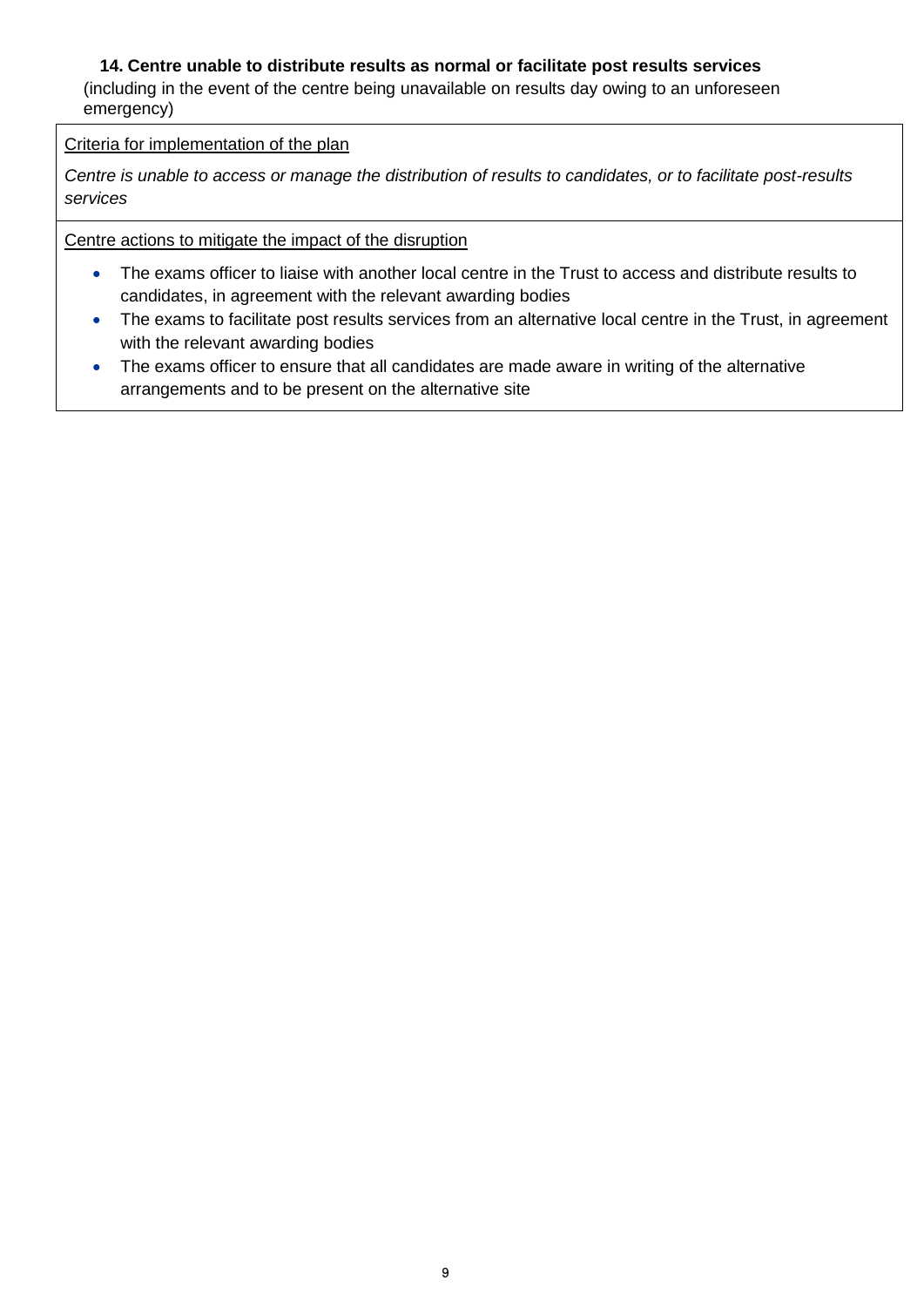## <span id="page-9-0"></span>**Further guidance to inform procedures and implement contingency planning**

## <span id="page-9-1"></span>**Ofqual**

#### <span id="page-9-2"></span>**What schools and colleges and other centres should do if exams or other assessments are seriously disrupted**

#### **Contingency planning**

You should prepare for possible disruption to exams and other assessments and make sure staff are aware of these plans.

#### **Covid specific guidance**

When drafting contingency plans, you should consider the following guidance:

- actions for schools during the [coronavirus](https://www.gov.uk/government/publications/actions-for-schools-during-the-coronavirus-outbreak) outbreak from the Department for Education in England
- actions for FE colleges and providers during the [coronavirus](https://www.gov.uk/government/publications/coronavirus-covid-19-maintaining-further-education-provision) outbreak from the Department for Education in England
- [responsibility](https://www.gov.uk/government/publications/responsibility-for-autumn-gcse-as-and-a-level-exam-series) for exams from the Department for Education in England
- vocational, technical and other general [qualifications](https://www.gov.uk/government/collections/vocational-technical-and-other-general-qualifications-in-2022) in 2022 from Ofqual (regulator)
- GCSE, AS and A level [qualifications](https://www.gov.uk/government/collections/gcse-as-and-a-level-qualifications-in-2022) in 2022 from Ofqual (regulator)
- education and childcare: [coronavirus](https://gov.wales/education-coronavirus) from Welsh Government
- [Qualifications](https://www.qualificationswales.org/english/) Wales homepage from Qualifications Wales (regulator)
- coronavirus [\(COVID-19\):](https://www.education-ni.gov.uk/publications/coronavirus-covid-19-guidance-school-and-educational-settings-northern-ireland) guidance for school and educational settings in Northern Ireland from Department of Education in Northern Ireland
- coronavirus (COVID-19) [\(information](https://ccea.org.uk/regulation/coronavirus) from CCEA) information on vocational, technical and general qualifications from CCEA Regulation

#### **General contingency guidance**

- [emergency](https://www.gov.uk/guidance/emergencies-and-severe-weather-schools-and-early-years-settings) planning and response from the Department for Education in England
- school organisation: [local-authority-maintained](https://www.gov.uk/government/publications/school-organisation-maintained-schools) schools from the Department for Education in England
- [exceptional](https://www.education-ni.gov.uk/articles/exceptional-closure-days) closure days from the Department of Education in Northern Ireland
- checklist [exceptional](https://www.education-ni.gov.uk/publications/checklist-exceptional-closure-schools) closure of schools from the Department of Education in Northern Ireland
- school terms and school [closures](https://www.nidirect.gov.uk/articles/school-terms-and-school-closures) from NI Direct
- opening schools in [extremely](https://gov.wales/opening-schools-extremely-bad-weather-guidance-schools) bad weather guidance for schools from the Welsh Government
- bomb [threats](https://www.gov.uk/government/publications/crowded-places-guidance/bomb-threats) procedures for handling bomb threats from the National Counter Terrorism Security Office

#### **Disruption to assessments or exams**

In the absence of any instruction from the relevant awarding organisation, you should make sure that any exam or timetabled assessment takes place if it is possible to hold it. This may mean relocating to alternative premises. You should discuss alternative arrangements with your awarding organisation if:

- the exam or assessment cannot take place
- a student misses an exam or loses their assessment due to an emergency, or other event, outside of the student's control

See also the JCQ Joint [Contingency](https://www.jcq.org.uk/exams-office/other-documents/jcq-joint-contingency-plan/) Plan for the Examination System in England, Wales and Northern Ireland.

#### **Steps you should take**

#### **Exam planning**

Review contingency plans well in advance of each exam or assessment series. Consider how, if the contingency plan is invoked, you will comply with the awarding organisation's requirements.

#### **In the event of disruption**

- 1. Contact the relevant awarding organisation and follow its instructions.
- 2. Take advice, or follow instructions, from relevant local or national agencies in deciding whether your centre is able to open.
- 3. Identify whether the exam or timetabled assessment can be sat at an alternative venue, in agreement with the relevant awarding organisation, ensuring the secure transportation of questions papers or assessment materials to the alternative venue.
- 4. Where accommodation is limited, prioritise students whose progression will be severely delayed if they do not take their exam or timetabled assessment when planned.
- 5. In the event of an evacuation during an examination please refer to JCQ's Centre [emergency](https://www.jcq.org.uk/exams-office/ice---instructions-for-conducting-examinations/centre-emergency-evacuation-procedure) evacuation [procedure.](https://www.jcq.org.uk/exams-office/ice---instructions-for-conducting-examinations/centre-emergency-evacuation-procedure)
- 6. Communicate with parents, carers and students any changes to the exam or assessment timetable or to the venue.
- 7. Communicate with any external assessors or relevant third parties regarding any changes to the exam or assessment timetable.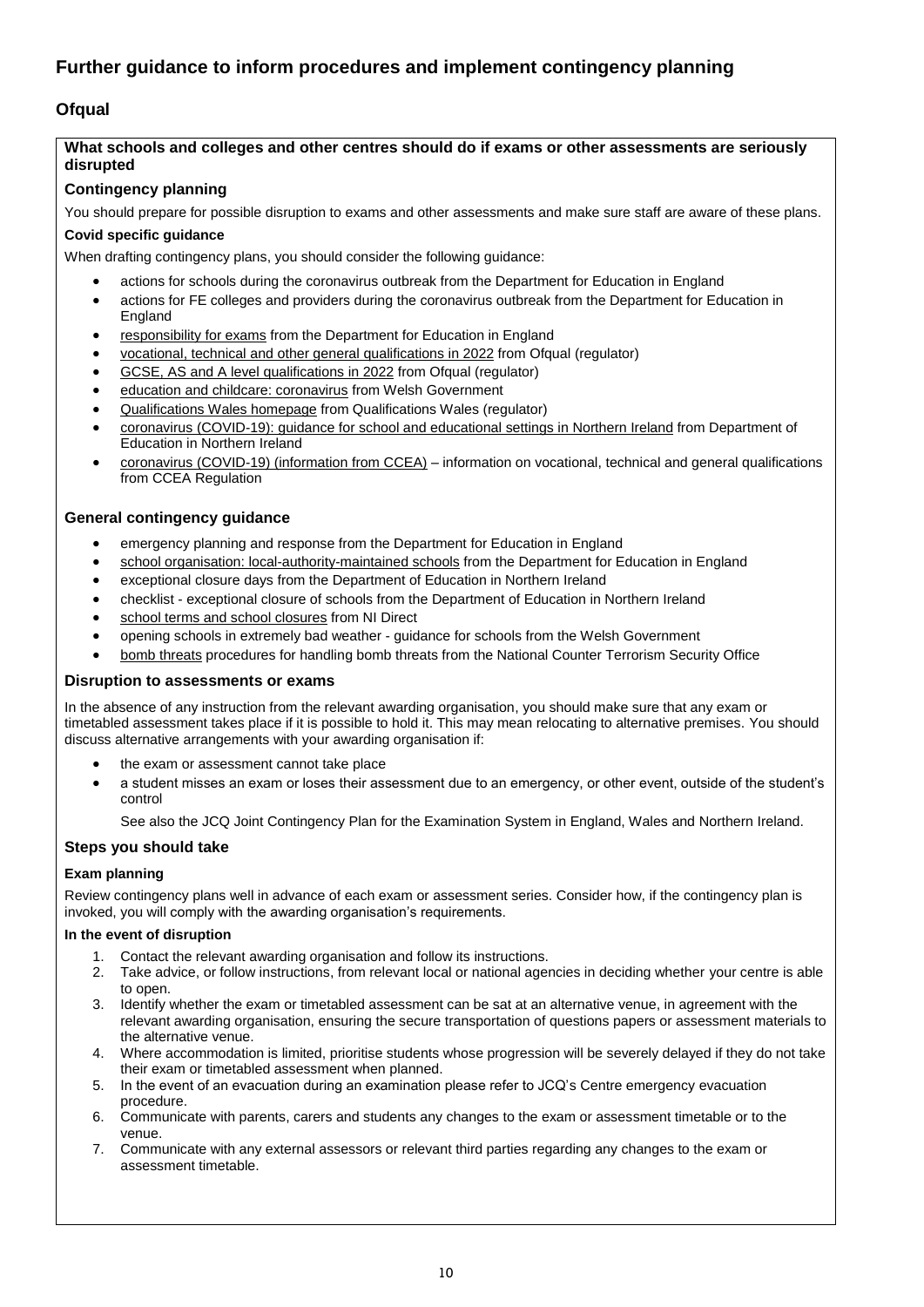#### **After the exam**

- 1. Consider whether any students' ability to take the assessment or demonstrate their level of attainment has been materially affected and, if so, apply for special consideration.
- 2. Advise students, where appropriate, of the opportunities to take their exam or assessment at a later date.
- 3. Ensure that scripts are stored under secure conditions.
- 4. Return scripts to awarding organisations in line with their instructions. Never make alternative arrangements for the transportation of completed exam scripts, unless told to do so by the awarding organisation.

#### **Steps the awarding organisation should take**

#### **Exam planning**

- 1. Establish and maintain, and at all times comply with, an up-to-date, written contingency plan.
- 2. Ensure that the arrangements in place with centres and other third parties enable them to deliver and award qualifications in accordance with their conditions of recognition.

#### **In the event of disruption**

- 1. Take all reasonable steps to mitigate any adverse effect, in relation to their qualifications, arising from any disruption.
- 2. Provide effective guidance to any of their centres delivering qualifications.
- 3. Ensure that where an assessment must be completed under specified conditions, students complete the assessment under those conditions (other than where any reasonable adjustments or special considerations require alternative conditions).
- 4. Promptly notify the relevant regulators about any event which could have an adverse effect on students, standards or public confidence.
- 5. Coordinate its communications with the relevant regulators where the disruption has an impact on multiple centres or a wide range of learners.

#### **After the exam**

Consider any requests for special consideration for affected students. For example, those who may have lost their internally assessed work or whose performance in assessments or exams could have been affected by the disruption.

#### **If any students miss an exam or are disadvantaged by the disruption**

If some of the students have been adversely affected by the disruption, you should ask the awarding organisation about applying for special consideration.

Decisions about special consideration, when it is or is not appropriate, is for each awarding organisation to make. Their decisions might be different for different qualifications and for different subjects.

See also JCQ's guidance on special [considerations](https://www.jcq.org.uk/exams-office/access-arrangements-and-special-consideration/regulations-and-guidance)

#### **Wider communications**

The regulators[, Ofqual](https://www.gov.uk/ofqual) in England, [Qualifications](http://qualificationswales.org/) Wales in Wales and CCEA [Regulation](http://ccea.org.uk/) in Northern Ireland, will share timely and accurate information, as required, with awarding organisations, government departments and other stakeholders.

Th[e Department](https://www.gov.uk/government/organisations/department-for-education) for Education in England, the [Department](https://www.education-ni.gov.uk/) of Education in Northern Ireland and the Welsh [Government](http://gov.wales/topics/educationandskills/?lang=en) will inform the relevant government ministers as soon as it becomes apparent that there will be significant local or national disruption; and ensure that they are kept updated until the matter is resolved.

Awarding organisations will alert th[e Universities](https://www.ucas.com/) and Colleges Admissions Service (UCAS) and the Central [Applications](http://www.cao.ie/) [Office](http://www.cao.ie/) (CAO) about any impact of the disruption on their deadlines and liaise regarding student progression to further and higher education.

Awarding organisations will alert relevant professional bodies or employer groups if the impact of disruption particularly affects them.

#### **Widespread national disruption to the taking of examinations or assessments**

The governments' view across England, Wales and Northern Ireland is education should continue in 2021 to 2022 with schools remaining open and that examinations and assessments will go ahead in both autumn 2021 and summer 2022.

As education is devolved, in the event of any widespread sustained national disruption to examinations or assessments, national government departments will communicate with regulators, awarding organisations and centres prior to a public announcement. Regulators will provide advice to government departments on implications for exam timetables.

We will update this page as necessary, with any further relevant links, should national disruption occur.

(Ofqual guidance extract above taken directly from the Exam system contingency plan: England, Wales and Northern Ireland - **What schools and colleges and other centres should do if exams or other assessments are seriously disrupted** (updated 30 September 2021[\) https://www.gov.uk/government/publications/exam-system-contingency-plan-england-wales](https://www.gov.uk/government/publications/exam-system-contingency-plan-england-wales-and-northern-ireland/what-schools-and-colleges-should-do-if-exams-or-other-assessments-are-seriously-disrupted)[and-northern-ireland/what-schools-and-colleges-should-do-if-exams-or-other-assessments-are-seriously-disrupted](https://www.gov.uk/government/publications/exam-system-contingency-plan-england-wales-and-northern-ireland/what-schools-and-colleges-should-do-if-exams-or-other-assessments-are-seriously-disrupted))

## **JCQ**

15.1 The qualification regulators, awarding bodies and government departments responsible for education have prepared and agreed information for schools and colleges in the event of examinations being seriously disrupted. This jointly agreed information will ensure consistency of response in the event of major disruption to the examinations system affecting significant numbers of candidates.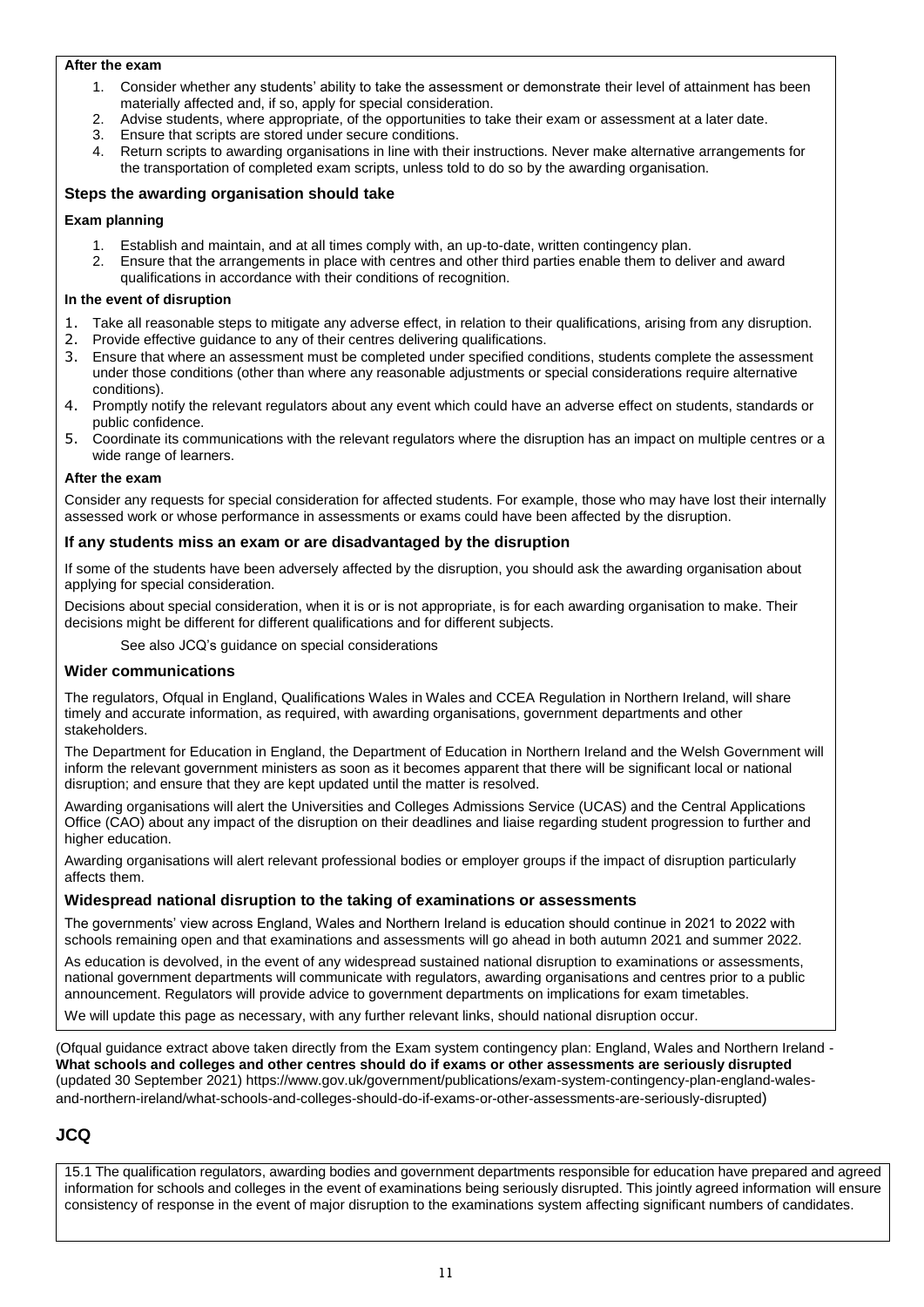Further information may be found at: [https://www.gov.uk/government/publications/exam-system-contingency-plan-england-wales](https://www.gov.uk/government/publications/exam-system-contingency-plan-england-wales-and-northern-ireland/what-schools-and-colleges-should-do-if-exams-or-other-assessments-are-seriously-disrupted)[and-northern-ireland/what-schools-and-colleges-should-do-if-exams-or-other-assessments-are-seriously-disrupted](https://www.gov.uk/government/publications/exam-system-contingency-plan-england-wales-and-northern-ireland/what-schools-and-colleges-should-do-if-exams-or-other-assessments-are-seriously-disrupted)

15.2 In addition, awarding bodies have their own well-established contingency plans in place to respond to disruptions. It is important that exams officers who are facing disruption liaise directly with the relevant awarding body/bodies.

15.3 Centres should prepare plans for any disruption to examinations as part of their general emergency planning. It is important to ensure that relevant centre staff are familiar with the plan. Consideration should be given as to how these arrangements will be communicated to candidates, parents and staff should disruption to examinations occur.

15.4 In the event that the head of centre decides the centre cannot be opened for scheduled examinations, the relevant awarding body must be informed as soon as possible. Awarding bodies will be able to offer advice regarding the alternative arrangements for conducting examinations that may be available and the options for candidates who have not been able to take scheduled examinations.

15.5 The awarding bodies will designate a 'contingency day' for examinations, summer 2022. This is consistent with the qualification regulators' document Exam system contingency plan: England. Wales and Northern Ireland: regulators' document *Exam system contingency plan: England, Wales and Northern Ireland*: <https://www.gov.uk/government/publications/exam-system-contingency-plan-england-wales-and-northern-ireland>

The designation of a 'contingency day' within the common examination timetable is in the event of national or significant local disruption to examinations. It is part of the awarding bodies' standard contingency planning for examinations.

In the event of national disruption to a day of examinations in summer 2022, the awarding bodies will liaise with the qualification regulators and government departments to agree the most appropriate option for managing the impact. As a last resort the affected examinations will be rescheduled. Although every effort would be taken to keep the impact to a minimum, it is possible that there could be more than one timetable date affected following the disruption, up to and including the contingency day. Centres will be alerted if it is agreed to reschedule the examinations and the affected candidates will be expected to make themselves available in such circumstances. The decision regarding the rescheduling of examinations will always rest with the awarding body. The centre must conduct the examination on the scheduled date unless instructed to do otherwise by the awarding body.

Where candidates choose not to be available for the rescheduled examination(s) for reasons other than those traditionally covered by special consideration, they will not be eligible for enhanced grading arrangements. Centres must therefore ensure candidates and parents are aware of this contingency arrangement so that they may take it into account when making their plans for the summer. However, the awarding bodies will not insist upon candidates being available throughout the entire timetable period as a matter of course.

(JCQ guidance above taken directly from **Instructions for Conducting Examination**s 2021-2022 [http://www.jcq.org.uk/exams-office/ice---instructions-for-conducting-examinations,](http://www.jcq.org.uk/exams-office/ice---instructions-for-conducting-examinations) section 15, Contingency planning)

JCQ Joint Contingency Plan [www.jcq.org.uk/exams-office/other-documents](http://www.jcq.org.uk/exams-office/other-documents)

This Notice is based on guidance provided within the JCQ Joint Contingency Plan, which is available from the JCQ website: **[www.jcq.org.uk/exams-office/other-documents/jcq-joint-contingency-plan](https://www.jcq.org.uk/exams-office/other-documents/jcq-joint-contingency-plan)**

In the event of widespread disruption to the examination system, all centres **must** have contingency plans in place. There are three main categories of disruption, which are outlined below.

#### **Candidates at risk of being unable to take examinations – centres remain open**

Centres' contingency plans should focus on options that enable candidates to take their examinations. As part of these preparations, centres should take into account the guidance provided in the JCQ publication Instructions for conducting examinations: http://www.jcq.org.uk/exams-office/ice---instructions-for- conducting-examinations

- consider moving the starting times of the examination for all candidates (see **section 6.2** of the JCQ publication Instructions for conducting examinations)
- being aware of the rules for very late arrivals (see **section 21** of the JCQ publication Instructions for conducting examinations).

Wherever possible, it is always in the best interest for candidates to sit the examination. However, if candidates who are unable to sit the examination meet the criteria, special consideration through absence for acceptable reasons is an option (see **Chapter 4** of the JCQ publication A guide to the special consideration process: https://www.jcq.org.uk/exams-office/access-arrangements-andspecial- consideration/regulations-and-guidance

Please do not hesitate to call the relevant awarding body if you require additional support or guidance in the event of disruption to examinations.

#### **Centres at risk of being unable to open as normal during the examination** period

As above, centres' contingency plans must focus on enabling candidates to take their examinations if the centre is at risk of being unable to open as normal.

The responsibility for deciding whether it is safe for a centre to open lies with the head of centre who is responsible for taking advice or following instructions from relevant local or national agencies.

Information on what centres should do if examinations or other assessments are seriously disrupted can be found in the three country regulators' exam system contingency plan:

#### **[www.gov.uk/government/publications/exam-system-contingency-plan-england-wales-and-northern ireland/what-schools](https://www.gov.uk/government/publications/exam-system-contingency-plan-england-wales-and-northern-ireland/what-schools-and-colleges-should-do-if-exams-or-other-assessments-are-seriously-disrupted)[and-colleges-should-do-if-exams-or-other-assessments-are-seriously-disrupted](https://www.gov.uk/government/publications/exam-system-contingency-plan-england-wales-and-northern-ireland/what-schools-and-colleges-should-do-if-exams-or-other-assessments-are-seriously-disrupted)**

Special consideration through absence for acceptable reasons is also available as an option if all other avenues have been exhausted and candidates meet the relevant criteria.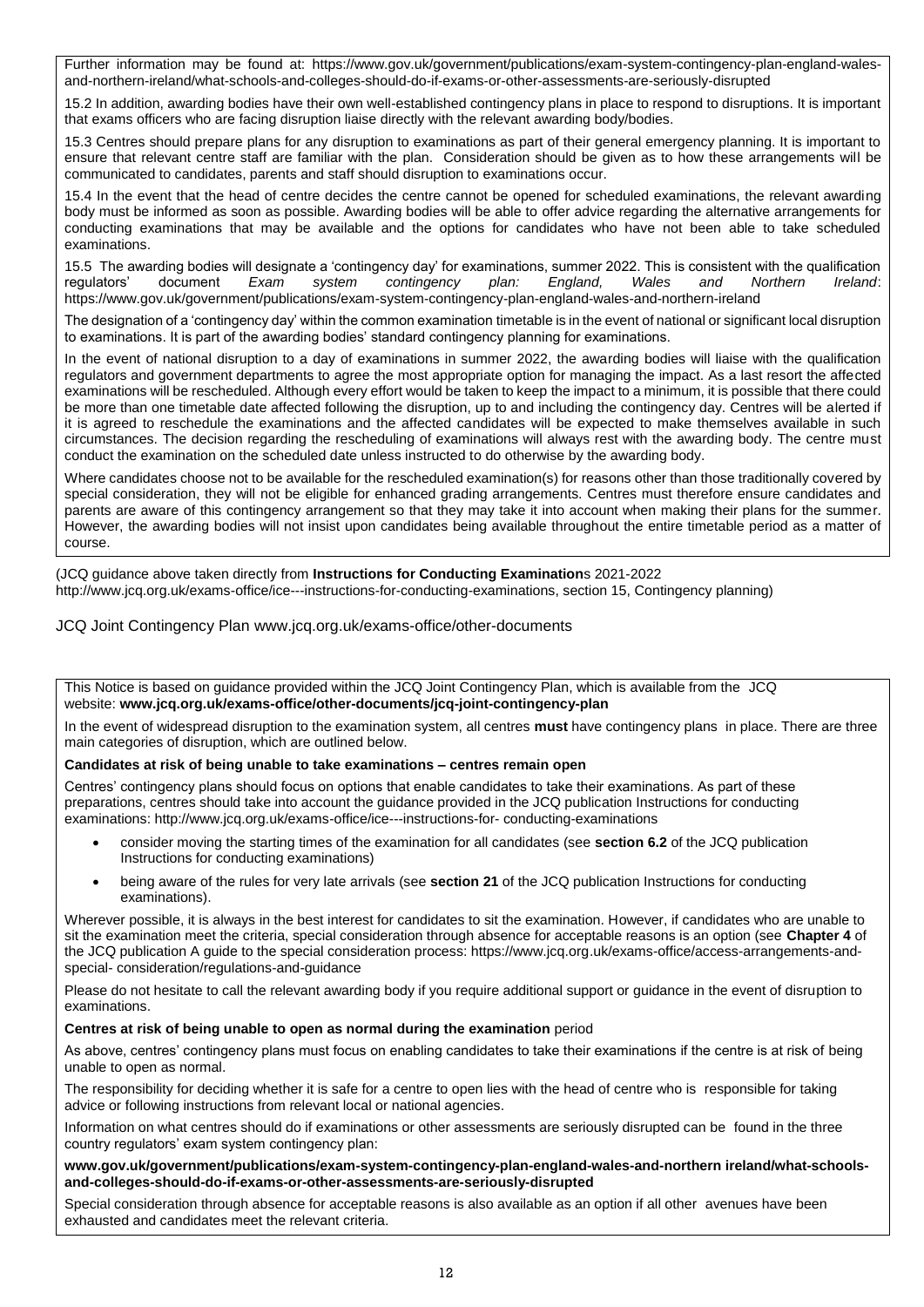Please do not hesitate to call the relevant awarding body if you require additional support or guidance in the event of disruption to your examinations.

#### **Disruption to transporting completed examination scripts**

If there is a delay in normal collection arrangements for completed examination scripts:

- where examinations are part of the national 'yellow label' service or where awarding bodies arrange collections, centres should **contact the relevant awarding bodies** for advice and instructions.
- for examinations where centres make their own collection arrangements, they should **investigate alternative options** that comply with the JCQ publication Instructions for conducting examinations
- completed scripts **must** be stored securely until they are collected.

#### **Summary of centre and awarding body responsibilities**

Examination centres are responsible for:

- preparing plans for any disruption to examinations as part of centres' general emergency planning deciding whether the centre can open for examinations as scheduled and informing relevant awarding bodies if the centre is unable to open
- exploring the opportunities for alternative arrangements if the centre cannot open for examinations and agreeing such arrangements with the awarding bodies
- judging whether candidates meet the requirements for special consideration because of any disruption and submitting these requests to the relevant awarding bodies
- assessing their circumstances and liaising with awarding bodies in the event of disruption to the transportation of papers.

Awarding bodies are responsible for:

- ensuring centres receive examination materials for scheduled examinations
- advising centres on possible alternative examination arrangements and declining/approving proposals for alternative examination arrangements
- evaluating and declining/approving requests for special consideration.

#### **Contacting the awarding bodies**

In all cases, if there are any concerns, please contact the relevant awarding body for advice:

**AQA** 0800 197 7162 **[eos@aqa.org.uk](mailto:eos@aqa.org.uk) CCEA** 028 9026 1212, 028 9026 1293, 028 9026 1425 **[centresupport@ccea.org.uk](mailto:centresupport@ccea.org.uk) OCR** 01223 553998 **[support@ocr.org.uk](mailto:support@ocr.org.uk) Pearson** 0344 463 2535 **WJEC** 02920 265 077 **[exams@wjec.co.uk](mailto:exams@wjec.co.uk)**

(JCQ guidance above taken directly from the notice - **Preparing for disruption to examinations** effective from 11 October 202[1 www.jcq.org.uk/preparing-for-disruption-to-examinations/\)](http://www.jcq.org.uk/preparing-for-disruption-to-examinations/)

General Regulations for Approved Centres [www.jcq.org.uk/exams-office/general-regulations](http://www.jcq.org.uk/exams-office/general-regulations)

Guidance notes on alternative site arrangements [www.jcq.org.uk/exams-office/online-forms](http://www.jcq.org.uk/exams-office/online-forms)

Guidance notes for transferred candidates [www.jcq.org.uk/exams-office/online-forms](http://www.jcq.org.uk/exams-office/online-forms)

Instructions for Conducting Examinations [www.jcq.org.uk/exams-office/ice---instructions-for-conducting](http://www.jcq.org.uk/exams-office/ice---instructions-for-conducting-examinations)[examinations](http://www.jcq.org.uk/exams-office/ice---instructions-for-conducting-examinations) 

A guide to the special consideration process [www.jcq.org.uk/exams-office/access-arrangements-and-special](http://www.jcq.org.uk/exams-office/access-arrangements-and-special-consideration/regulations-and-guidance)[consideration/regulations-and-guidance](http://www.jcq.org.uk/exams-office/access-arrangements-and-special-consideration/regulations-and-guidance)